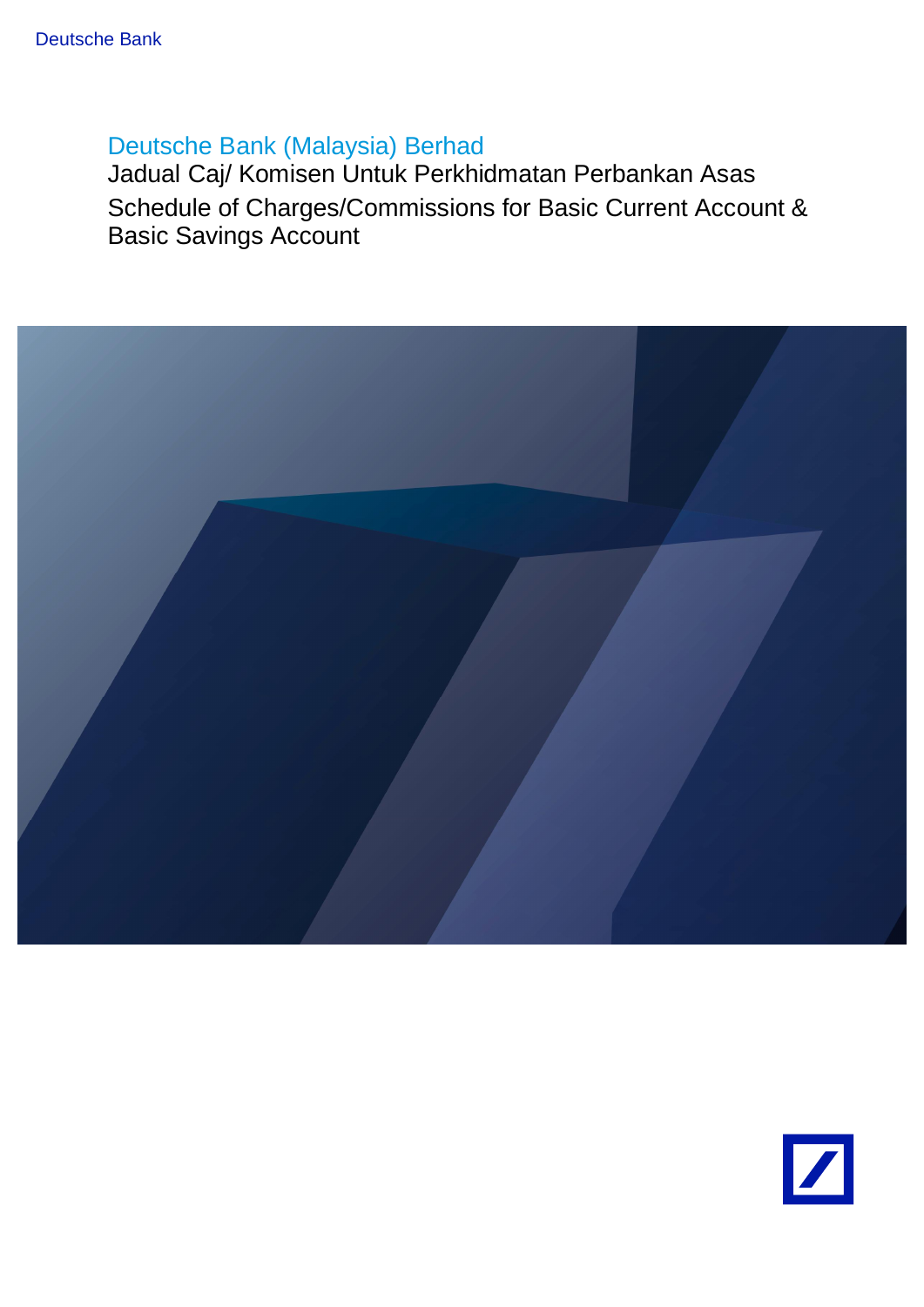## Deutsche Bank

#### **JADUAL CAJ / KOMISEN UNTUK PERKHIDMATAN PERBANKAN ASAS**

#### **SCHEDULE OF CHARGES / COMMISSIONS FOR Basic Current Account & Basic Savings Account**

| <b>Transaction</b>                                                                                                                                                               | <b>Standard Conditions</b>                            |
|----------------------------------------------------------------------------------------------------------------------------------------------------------------------------------|-------------------------------------------------------|
| 1. Caj Buku Cek / Cheque Book Charges                                                                                                                                            |                                                       |
| Duti Setem setiap cek / Stamp duty per cheque<br>ä,                                                                                                                              | 15 sen                                                |
| * Sila ambil perhatian bahawa berkuatkuasa 02 Jan 2015, caj<br>memproses cek sebanyak RM0.50 bagi setiap cek (tidak termasuk<br>GST) akan dikenakan ke atas semua pengeluar cek. |                                                       |
| Fi ini ialah tambahan kepada duti setem sedia ada sebanyak 15<br>sen bagi setiap cek (tidak termasuk GST).                                                                       |                                                       |
| * Please be informed that effective 02 Jan 2015, there will be a new<br>cheque processing fee of RM0.50 per cheque (exclusive of GST)<br>imposed on all cheque issuers.          |                                                       |
| This cheque processing fee is in addition to the existing stamp duty<br>of RM0.15 per cheque (exclusive of GST).                                                                 |                                                       |
| Caj Mengendali setiap Buku cek / Handling Charges per<br>cheque book:                                                                                                            |                                                       |
| Akaun individu - 25/50 keping<br>$\circ$<br>Individual Account - 25/50 leaves                                                                                                    | RM 5.00/RM 10.00 setiap Buku<br>cek / per cheque book |
| Akaun Syarikat-50/100 keping<br>$\circlearrowright$<br>Company Account 50/100 leaves                                                                                             | RM10.00/RM 20.00 setiap Buku<br>cek /per cheque book  |
| Caj Kurier kepada pelanggan<br>$\circ$<br>Courier charges to customer                                                                                                            | Pada harga Kos / At cost                              |
| Arahan henti bayar cek / Stop payment instruction on<br>2.<br>cheques                                                                                                            |                                                       |
| Semasa menerima / Upon receipt                                                                                                                                                   | RM 10.00 setiap cek / per<br>cheque                   |
| 3.<br><b>Cek Lambung / Dishonoured Cheque</b>                                                                                                                                    |                                                       |
| Kerana kekurangan dana / Due to insufficient fund<br>Kerana kesilapan teknikal / Due to technical error                                                                          | RM100.00<br>Tiada / Nil                               |
| <b>Cek Jurubank / Banker's Cheque</b><br>4.                                                                                                                                      |                                                       |
| Komisen Pengendalian / Handling Commission<br>Postage                                                                                                                            | RM 3.00<br>Pada harga Kos / At cost                   |

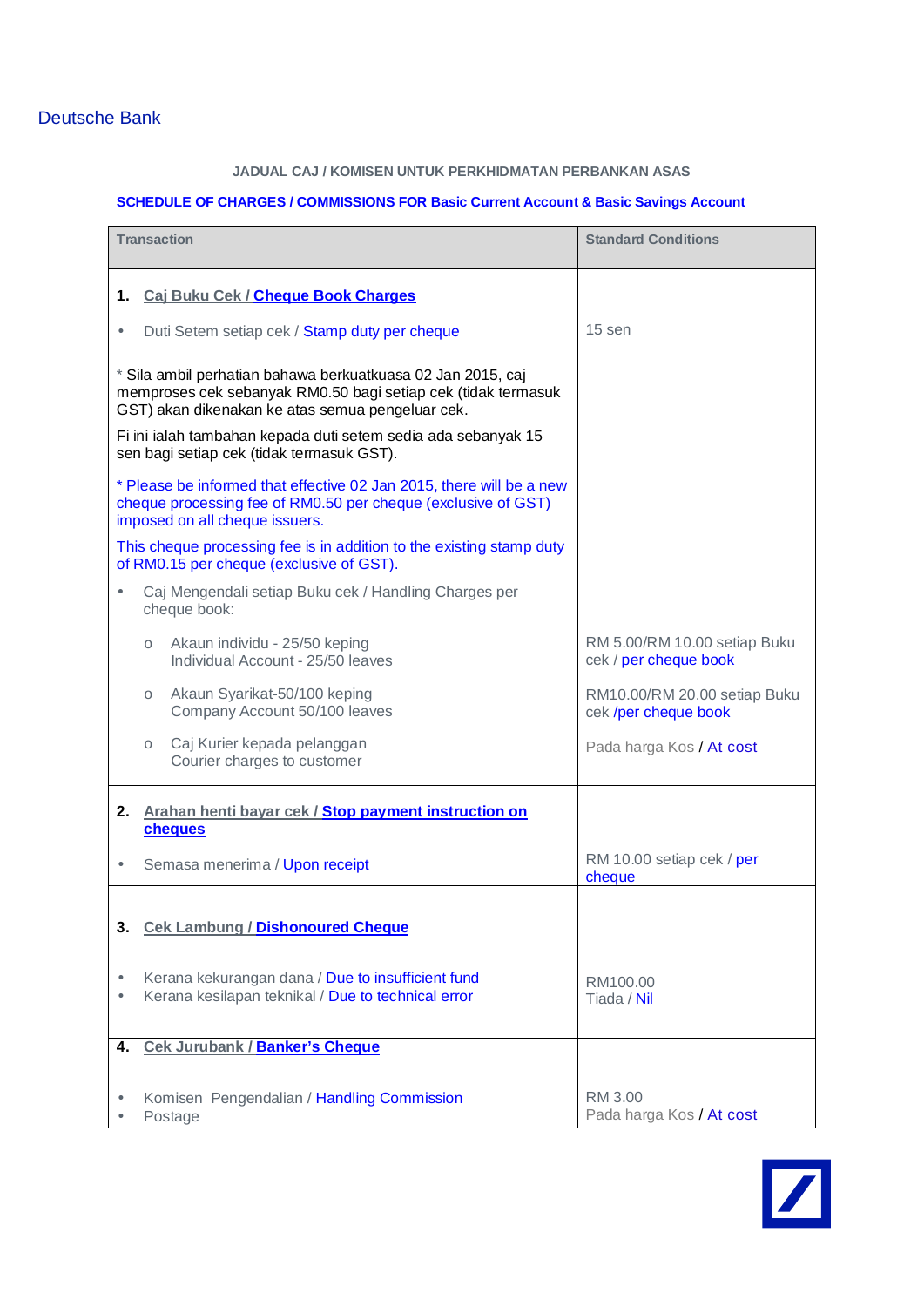## Deutsche Bank

|         |                                                                                                                                                         | (for courier to beneficiary)                              |
|---------|---------------------------------------------------------------------------------------------------------------------------------------------------------|-----------------------------------------------------------|
| 5.      | Draf Jurubank / Banker's Draft<br>Komisen Pengendalian / Handling Commission                                                                            | RM 17.00 (simpan untuk<br>pungutan / hold for collection) |
|         | Draf (bagi Bank- Bank Australia) / Drafts (drawn on<br><b>Australian Banks)</b>                                                                         |                                                           |
|         | Komisen Pengendalian / Handling Commission                                                                                                              | RM 17.00 (simpan untuk<br>pungutan / hold for collection) |
|         | 6. Pindahan Telegraf (Dalam Mata Wang Asing) / Telegraphic<br><b>Transfer (In Foreign Currency)</b>                                                     |                                                           |
|         | Komisen Pengendalian / Handling Commission                                                                                                              | RM 10.00                                                  |
|         | Caj SWIFT / SWIFT Charges<br>Bank di Singapura / in Singapore<br>$\circ$<br>Bank di Negara-Negara lain / in other countries<br>$\circ$                  | RM 17.00<br>RM 38.00                                      |
| 7.      | Bayaran Melalui RENTAS / Payment via RENTAS                                                                                                             |                                                           |
|         | Komisen Pengendalian / Handling Commission                                                                                                              | RM5.00                                                    |
| 8.      | Pindahan Dalaman / House Transfer                                                                                                                       | Waived                                                    |
| 9.<br>× | Bayaran Melalui GIRO / Payment via GIRO<br>Komisen Pengendalian / Handling Commission<br>* Berkuatkuasa Mei 2, 2013, yuran bagi semua urus niaga antara | 10 sen                                                    |
|         | bank GIRO akan dikurangkan kepada RM0.10 bagi setiap<br>transaksi.                                                                                      |                                                           |